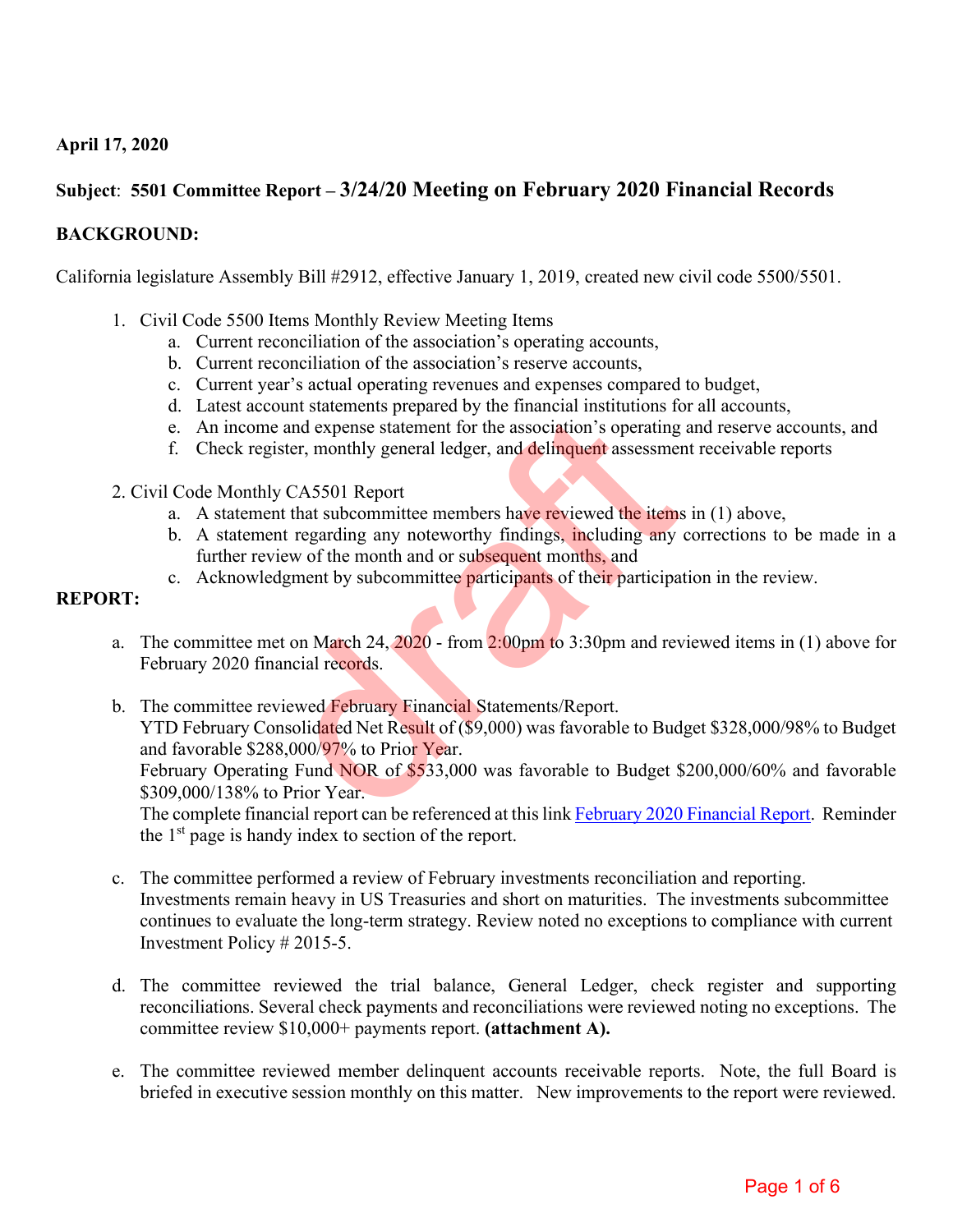f. Other discussion items included:

The committee discussed quickly evolving COVID-19 pandemic and impacts on the association.

g. The committee noted no adjustments necessary to the February 2020 financial statements. Items for follow-up at a future date include the following:

New,

1. Marcus Bank CD offering was investigated for TDA. The offer is for individual consumers, not for commercial business customers.

Old, remains outstanding:

- 1. F&B Cogs to be reviewed further
- 2. Investments accounting and reconciliation, cross-training (target by June 2020).
- 3. Report to the Board on the ADA remodel of Northwoods bathrooms (contractors, costs)
- h. Committee Attendees (Acknowledgment received via email confirmation for all listed below)
	- 1. Jeff Connors, Treasurer
	- 2. Jim Roth, Secretary
	- 3. Steve Mahoney, Finance Committee designee
	- 4. John Dundas, Finance Committee designee
	- 5. Michael Salmon, Director of Finance
	- 6. Melanie Rives, Controller
	- 7. Tracy Pearson, Senior Accountant
- i. Next 5501 Meeting March 2020 Review is scheduled for April 28, 2020  $(Board - Treasure and Wu)$  (Finance Committee – Eyton-Lloyd) ments accounting and reconciliation, cross-training (tart to the Board on the ADA remodel of Northwoods bath<br>
dees (Acknowledgment received via email confirmation<br>
ors, Treasurer<br>
Secretary<br>
honey, Finance Committee design

Prepared by: Michael Salmon, Director of Finance

Board Agenda Meeting Date for Ratification: April 25, 2020

GM Approval for Agenda: \_\_\_\_*MSalmon 4/17/2020*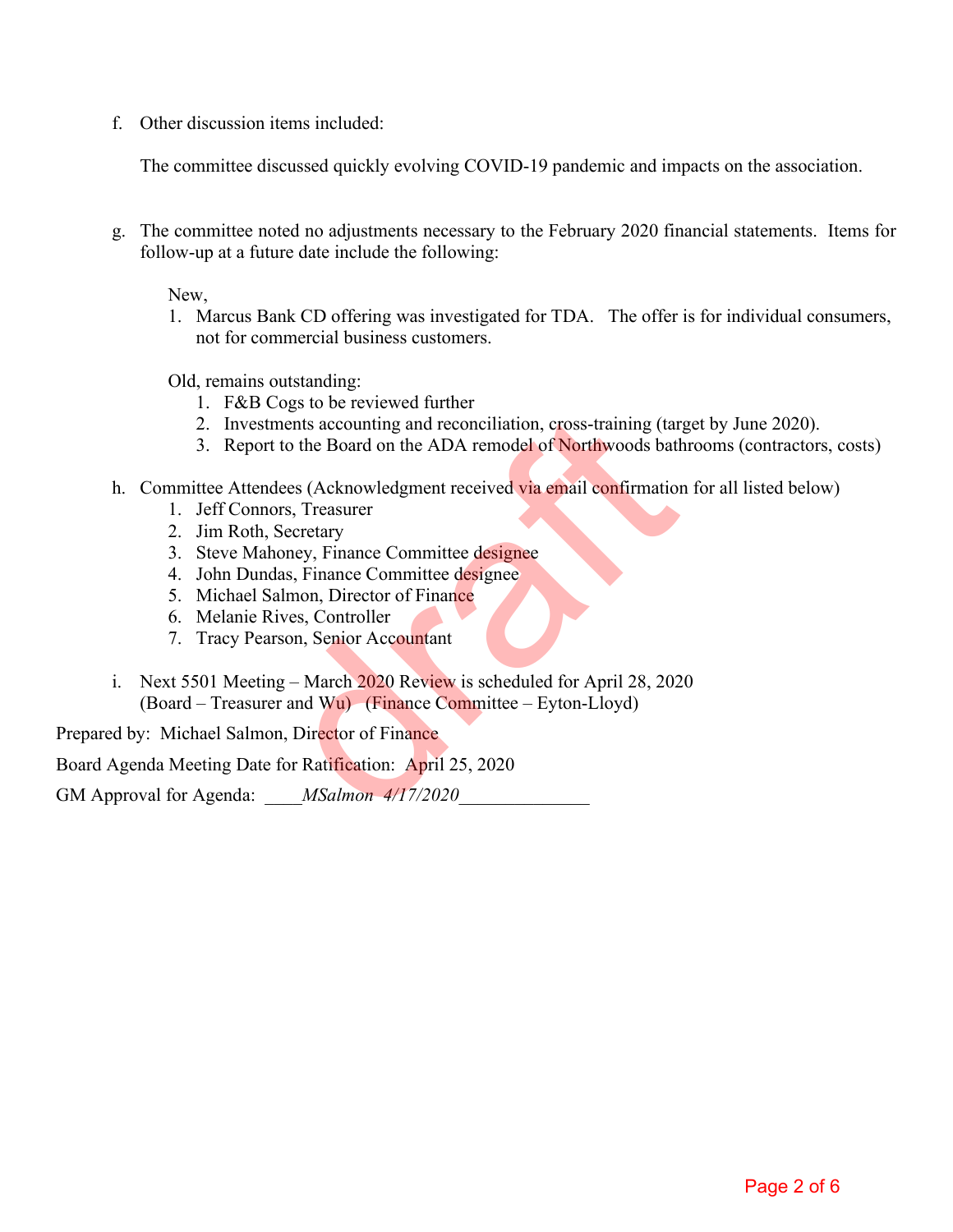|                                   |                                                    |                     |                                                   |                                   |                          | <b>Attachement A</b> |                           |                       |                                |                          |                         |
|-----------------------------------|----------------------------------------------------|---------------------|---------------------------------------------------|-----------------------------------|--------------------------|----------------------|---------------------------|-----------------------|--------------------------------|--------------------------|-------------------------|
| Date:<br>Time:<br>User:           | Friday, March 13, 2020<br>03:22PM<br><b>MRIVES</b> |                     | Page:<br>Report:<br>Company:                      | 1 of 3<br>03630.rpt<br><b>TDA</b> |                          |                      |                           |                       |                                |                          |                         |
| <b>Check</b><br>Nbr               | Type                                               | Check Check<br>Date | Vendor ID<br><b>Vendor Name</b>                   |                                   | Period<br>To Post Closed | Ref<br>Nbr           | <b>Doc</b><br><b>Type</b> | Invoice<br>Number     | Invoice<br>Date                | <b>Discount</b><br>Taken | Amount<br>Paid          |
| Company:<br>Acct / Sub:<br>202543 | <b>TDA</b><br>10267<br>СK                          | 2/7/2020            | 901<br>V5764<br><b>Blue Shield of California</b>  | $02 - 20$                         | $02 - 20$                | 467004               | VO                        | 200170001664          | 1/17/2020                      | 0.00                     | 84,498.85               |
| 202544<br>202592                  | СK                                                 | 202591<br>2/7/2020  | Missing<br>V3261<br>Southwest Gas Corporation     | $02 - 20$                         | $02 - 20$                | 467097               | VO                        | <b>MULTIPLE ACCTS</b> | 1/30/2020                      | 0.00                     | 25,105.21               |
| 202593<br>202636                  | СK                                                 | 202635<br>2/14/2020 | Missing<br><b>IC298</b><br><b>Hall Tree</b>       | $02 - 20$                         | $02 - 20$                | 467142               | VO                        | 20-001                | 2/4/2020                       | 0.00                     | 10,325.00               |
| 202636                            | СK                                                 | 2/14/2020           | <b>IC298</b><br><b>Hall Tree</b>                  | $02 - 20$                         | $02 - 20$                | 467309               | <b>VO</b>                 | 20-002                | 2/10/2020                      | 0.00                     | 11,812.50               |
| 202637<br>202645                  | СK                                                 | 202644<br>2/14/2020 | Missing<br>T1312<br>Mt Lincoln Construction       | $02 - 20$                         | $02 - 20$                | 467156               | <b>VO</b>                 | 14                    | <b>Check Total</b><br>2/6/2020 | 0.00                     | 22,137.50<br>151,828.89 |
| 202646<br>202671                  | СK                                                 | 202670<br>2/14/2020 | Missing<br>V5924<br><b>Tyrrell Resources Inc</b>  | $02 - 20$                         | $02 - 20$                | 467147               | VO                        | 19-237                | 12/19/2019                     | 0.00                     | 21,439.20               |
| 202672<br>202693                  | СK                                                 | 202692<br>2/21/2020 | Missing<br>V3411<br>Easterbrook Painting, Inc     | $02 - 20$                         | $02 - 20$                | 467390               | VO                        | 6117                  | 2/12/2020                      | 0.00                     | 14,214.80               |
| 202694<br>202721                  | СK                                                 | 202720<br>2/21/2020 | Missing<br>V6287<br>Prosser Building & Developmer | $02 - 20$                         | $02 - 20$                | 467520               | VO                        | 1858                  | 1/29/2020                      | 0.00                     | 10,495.90               |
| 202722<br>202811                  | SC                                                 | 202810<br>2/28/2020 | Missing<br>V1123<br>Sysco Food Services           | 02-20                             | 02-20                    |                      |                           |                       |                                |                          |                         |
| 202812                            | CK                                                 | 2/28/2020           | V1123<br><b>Sysco Food Services</b>               | $02 - 20$                         |                          | 467180               | VO                        | 231659947             | 2/3/2020                       | 0.00                     | 959.56                  |
| 202812                            | СK                                                 | 2/28/2020           | V1123<br><b>Sysco Food Services</b>               | $02 - 20$                         |                          | 467237               | VO                        | 231667522             | 2/7/2020                       | 0.00                     | 1,063.32                |
| 202812                            | СK                                                 | 2/28/2020           | V1123<br>Sysco Food Services                      | 02-20                             |                          | 467238               | VO                        | 231665881             | 2/6/2020                       | 0.00                     | 700.13                  |
|                                   |                                                    |                     |                                                   |                                   |                          |                      |                           |                       |                                |                          | Page 3 of 6             |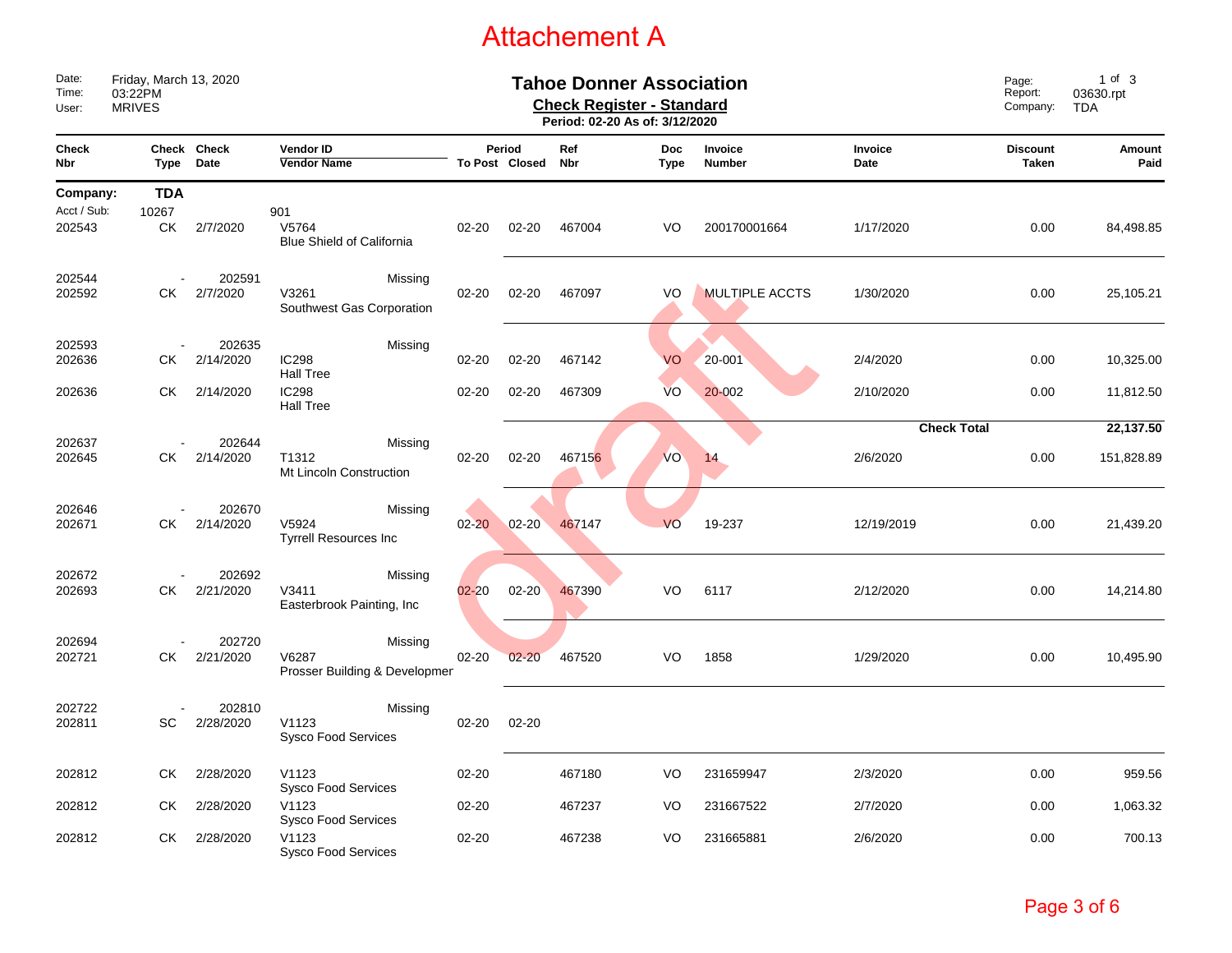| Date:<br>Time:<br>User:    | Friday, March 13, 2020<br>03:22PM<br><b>MRIVES</b> | Page:<br>Report:<br>Company: | $2$ of $3$<br>03630.rpt<br>TDA         |                          |                   |                           |                          |                        |                                 |                |
|----------------------------|----------------------------------------------------|------------------------------|----------------------------------------|--------------------------|-------------------|---------------------------|--------------------------|------------------------|---------------------------------|----------------|
| <b>Check</b><br><b>Nbr</b> | Type                                               | Check Check<br>Date          | <b>Vendor ID</b><br><b>Vendor Name</b> | Period<br>To Post Closed | Ref<br><b>Nbr</b> | <b>Doc</b><br><b>Type</b> | <b>Invoice</b><br>Number | <b>Invoice</b><br>Date | <b>Discount</b><br><b>Taken</b> | Amount<br>Paid |
| 202812                     | CK                                                 | 2/28/2020                    | V1123<br><b>Sysco Food Services</b>    | $02 - 20$                | 467239            | VO                        | 231659946                | 2/3/2020               | 0.00                            | 1,857.30       |
| 202812                     | <b>CK</b>                                          | 2/28/2020                    | V1123<br><b>Sysco Food Services</b>    | $02 - 20$                | 467334            | <b>AD</b>                 | 231617818                | 1/3/2020               | 0.00                            | $-52.64$       |
| 202812                     | СK                                                 | 2/28/2020                    | V1123<br><b>Sysco Food Services</b>    | $02 - 20$                | 467364            | VO                        | 231669744                | 2/10/2020              | 0.00                            | 525.25         |
| 202812                     | СK                                                 | 2/28/2020                    | V1123<br><b>Sysco Food Services</b>    | $02 - 20$                | 467457            | VO                        | 231677061                | 2/14/2020              | 0.00                            | 716.65         |
| 202812                     | СK                                                 | 2/28/2020                    | V1123<br><b>Sysco Food Services</b>    | $02 - 20$                | 467458            | VO                        | 231669743                | 2/10/2020              | 0.00                            | 997.83         |
| 202812                     | СK                                                 | 2/28/2020                    | V1123<br><b>Sysco Food Services</b>    | $02 - 20$                | 467461            | <b>VO</b>                 | 231675537                | 2/13/2020              | 0.00                            | 737.12         |
| 202812                     | <b>CK</b>                                          | 2/28/2020                    | V1123<br><b>Sysco Food Services</b>    | $02 - 20$                | 467533            | VO                        | 231641527                | 1/21/2020              | 0.00                            | 31.85          |
| 202812                     | <b>CK</b>                                          | 2/28/2020                    | V1123<br><b>Sysco Food Services</b>    | $02 - 20$                | 467567            | VO                        | 231679145                | 2/17/2020              | 0.00                            | 925.28         |
| 202812                     | <b>CK</b>                                          | 2/28/2020                    | V1123<br><b>Sysco Food Services</b>    | $02 - 20$                | 467586            | VO                        | 231647225                | 1/27/2020              | 0.00                            | 22.79          |
| 202812                     | СK                                                 | 2/28/2020                    | V1123<br><b>Sysco Food Services</b>    | $02 - 20$                | 467587            | VO                        | 231618921                | 1/6/2020               | 0.00                            | 124.43         |
| 202812                     | СK                                                 | 2/28/2020                    | V1123<br><b>Sysco Food Services</b>    | $02 - 20$                | 467588            | VO                        | 231614388                | 1/1/2020               | 0.00                            | 67.78          |
| 202812                     | СK                                                 | 2/28/2020                    | V1123<br><b>Sysco Food Services</b>    | $02 - 20$                | 467658            | VO                        | 231684849                | 2/20/2020              | 0.00                            | 1,041.75       |
| 202812                     | <b>CK</b>                                          | 2/28/2020                    | V1123<br>Sysco Food Services           | $02 - 20$                | 467659            | VO                        | 231684850                | 2/20/2020              | 0.00                            | 1,440.60       |
| 202812                     | <b>CK</b>                                          | 2/28/2020                    | V1123<br><b>Sysco Food Services</b>    | $02 - 20$                | 467660            | VO                        | 231679144                | 2/17/2020              | 0.00                            | 1,042.96       |
|                            |                                                    |                              |                                        |                          |                   |                           |                          | <b>Check Total</b>     |                                 | 12,201.96      |
| Check Count:               |                                                    | 9                            |                                        |                          |                   |                           |                          | <b>Acct Sub Total:</b> |                                 | 341,922.31     |

| <b>Check Type</b>         | Count    | <b>Amount Paid</b> |
|---------------------------|----------|--------------------|
| Regular                   | 8        | 341,922.31         |
| Hand                      | 0        | 0.00               |
| <b>Electronic Payment</b> | 0        | 0.00               |
| Void                      | 0        | 0.00               |
| Stub                      | 1        | 0.00               |
| Zero                      | 0        | 0.00               |
| Mask                      | $\Omega$ | 0.00               |
| Total:                    | 9        | 341,922.31         |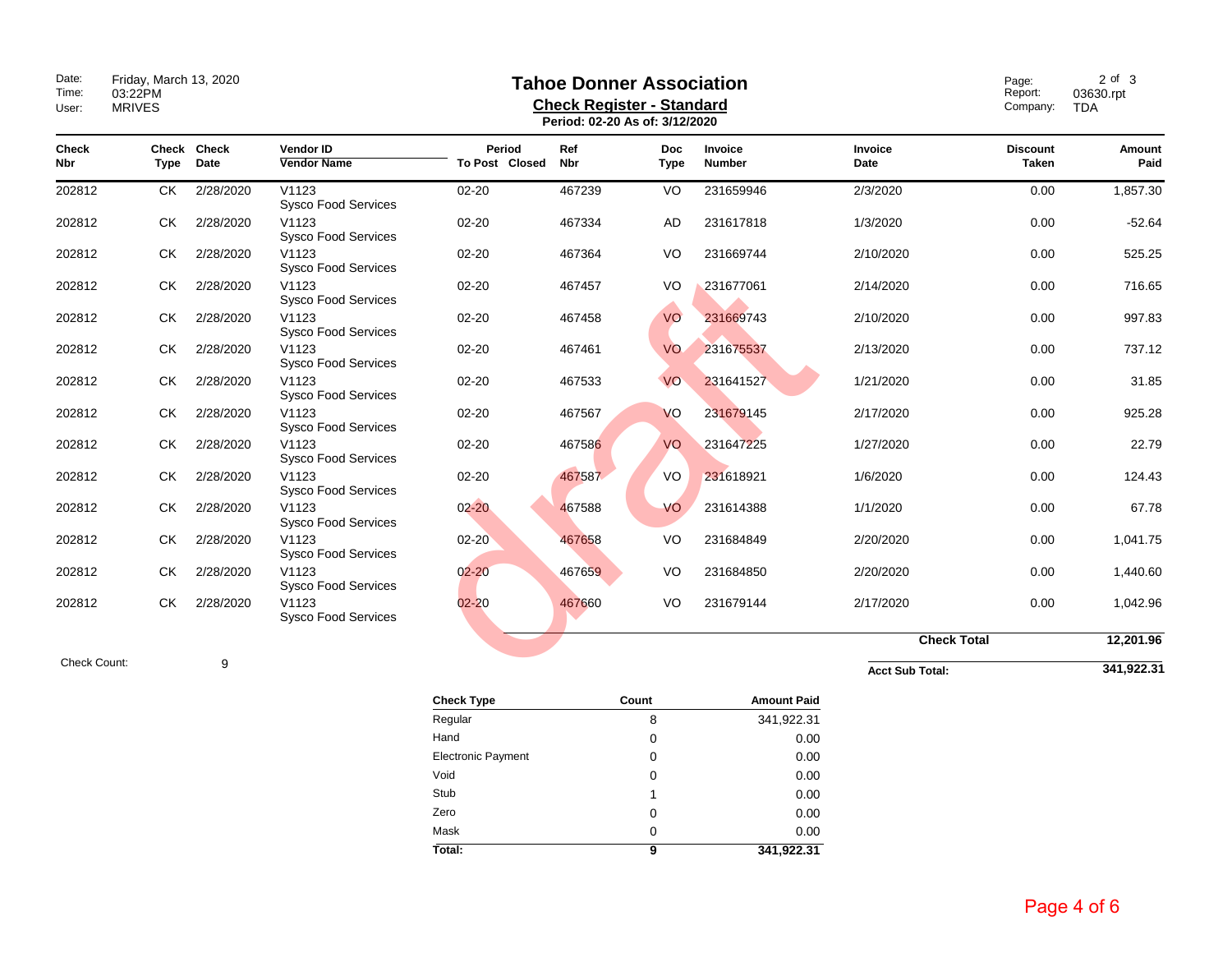| Date:<br>Time:<br>User:    | 03:22PM<br><b>MRIVES</b>    | Friday, March 13, 2020<br><b>Tahoe Donner Association</b><br><b>Check Register - Standard</b><br>Period: 02-20 As of: 3/12/2020 |                                        |                          |            |                           |                          | Page:<br>Report:<br>Company: | 3 of 3<br>03630.rpt<br>TDA |                                 |                |
|----------------------------|-----------------------------|---------------------------------------------------------------------------------------------------------------------------------|----------------------------------------|--------------------------|------------|---------------------------|--------------------------|------------------------------|----------------------------|---------------------------------|----------------|
| <b>Check</b><br><b>Nbr</b> | Check Check<br>Date<br>Type |                                                                                                                                 | <b>Vendor ID</b><br><b>Vendor Name</b> | Period<br>To Post Closed | Ref<br>Nbr | <b>Doc</b><br>Type        | <b>Invoice</b><br>Number |                              | <b>Invoice</b><br>Date     | <b>Discount</b><br><b>Taken</b> | Amount<br>Paid |
|                            |                             |                                                                                                                                 |                                        |                          |            | <b>Company Disc Total</b> |                          | 0.00                         | <b>Company Total</b>       |                                 | 341,922.31     |